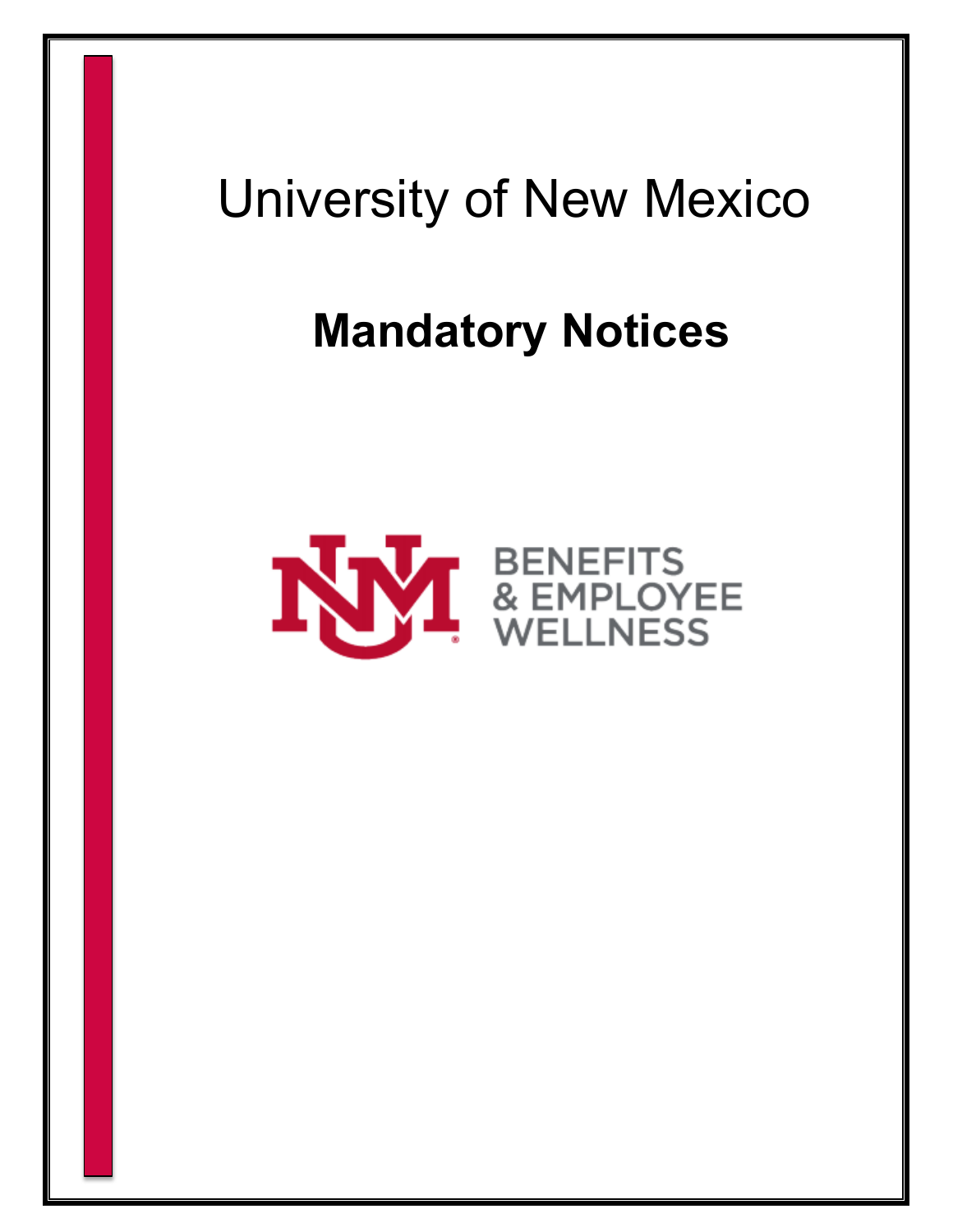*Intentionally Left Blank*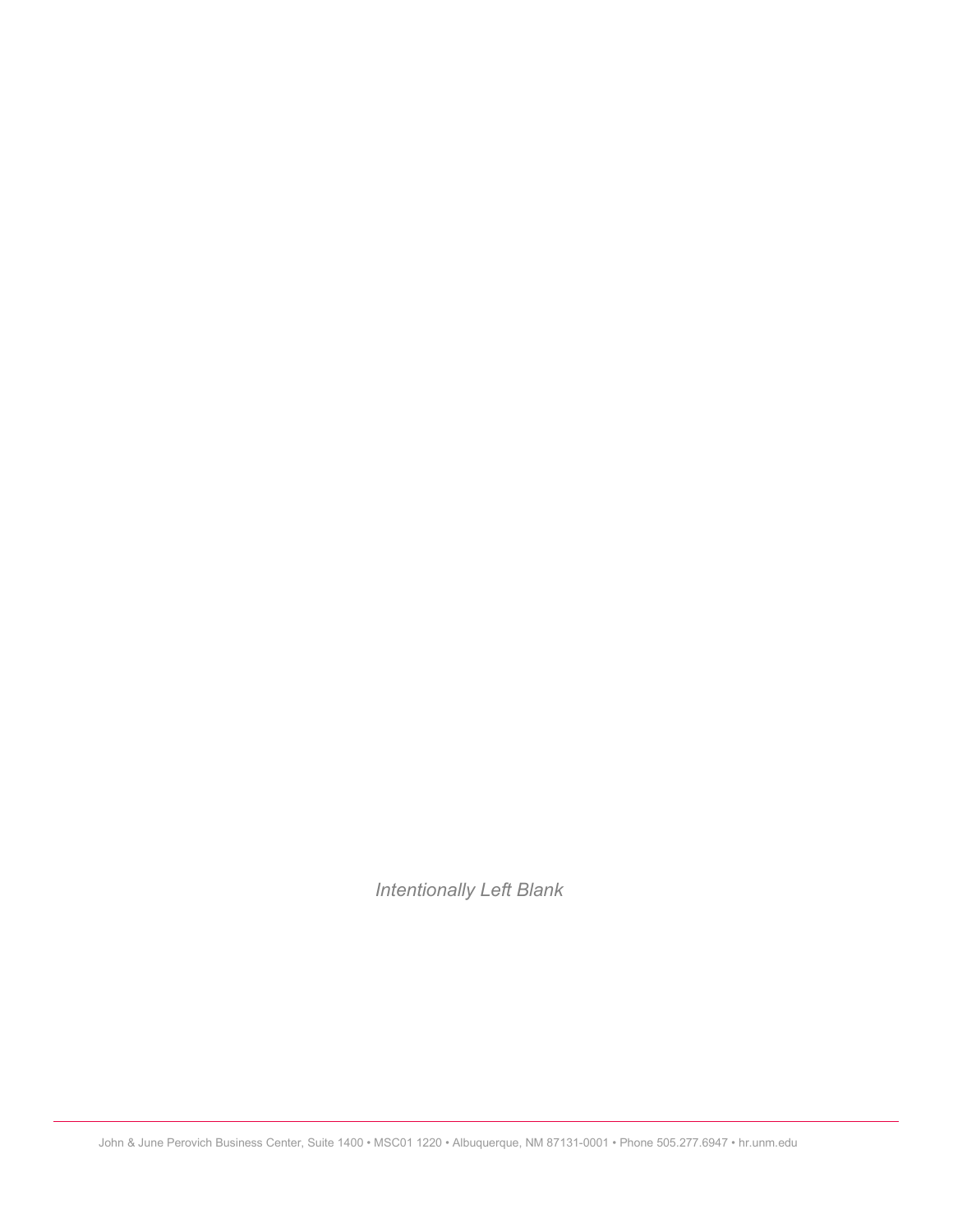

#### **MEMORANDUM**

**TO:** All Benefits-Eligible UNM Employees

**FROM:** Benefits & Employee Wellness

**SUBJECT:** 2022 – 2023 Plan Year Required Notices for the UNM Medical Plan

As an employer with a self-insured medical plan, UNM is required to inform benefits-eligible employees about certain rights and protections provided under Federal Law. Please carefully review the enclosed notices. For individuals not enrolled in the UNM Medical Plan, all enclosed notices may not be applicable. However, everyone is encouraged to review all notices in order to be informed.

\_\_\_\_\_\_\_\_\_\_\_\_\_\_\_\_\_\_\_\_\_\_\_\_\_\_\_\_\_\_\_\_\_\_\_\_\_\_\_\_\_\_\_\_\_\_\_\_\_\_\_\_\_\_\_\_\_\_\_\_\_\_\_\_\_\_\_\_\_\_\_\_\_\_\_\_\_\_\_

If you have any questions, contact the UNM's Benefits & Employee Wellness at [hrbenefits@unm.edu.](mailto:hrbenefits@unm.edu)

#### **AVAILABILITY OF SUMMARY HEALTH INFORMATION**

As an employee, the health benefits available to you represent a significant component of your compensation package. They also provide important protection for you and your family in the case of illness or injury.

Your plan offers a series of health coverage options. Choosing a health coverage option is an important decision. To help you make an informed choice, your plan makes available a Summary of Benefits and Coverage (SBC), which summarizes important information about any health coverage option in a standard format, to help you compare options.

The SBC is available on the UNM HR website at: [https://hr.unm.edu.](https://hr.unm.edu/) A paper copy is also available free of charge, by emailing Benefits & Employee Wellness at [hrbenefits@unm.edu.](mailto:hrbenefits@unm.edu)

#### **HIPAA SPECIAL ENROLLMENT EVENTS**

Under the provisions of the Health Insurance Portability and Accountability Act of 1996 (HIPAA), there are special events that may allow you to add health insurance coverage if you did not elect health insurance coverage for yourself and/or your dependents during your initial eligibility period or during Open Enrollment:

**Loss of Other Coverage** - If you are declining enrollment for yourself and/or your dependents (including your spouse) because of other health insurance coverage or group health plan coverage, you may be able to enroll yourself and/or your dependents if you or your dependents lose eligibility for that other coverage or if the employer stops contributing towards your or your dependent's coverage. To be eligible for this special enrollment opportunity, you must request enrollment **within 60 calendar days** after your other coverage ends or after the employer stops contributing towards the other coverage.

**New Dependent as a Result of Marriage, Birth, Adoption or Placement for Adoption** - If you have a new dependent as a result of marriage, birth, adoption or placement for adoption, you may be able to enroll yourself and/or your dependent(s). To be eligible for this special enrollment opportunity you must request enrollment **within 60 calendar days** after the marriage, birth, adoption or placement for adoption.

To request special enrollment or obtain more information, contact Benefits & Employee Wellness at [hrbenefits@unm.edu.](mailto:hrbenefits@unm.edu)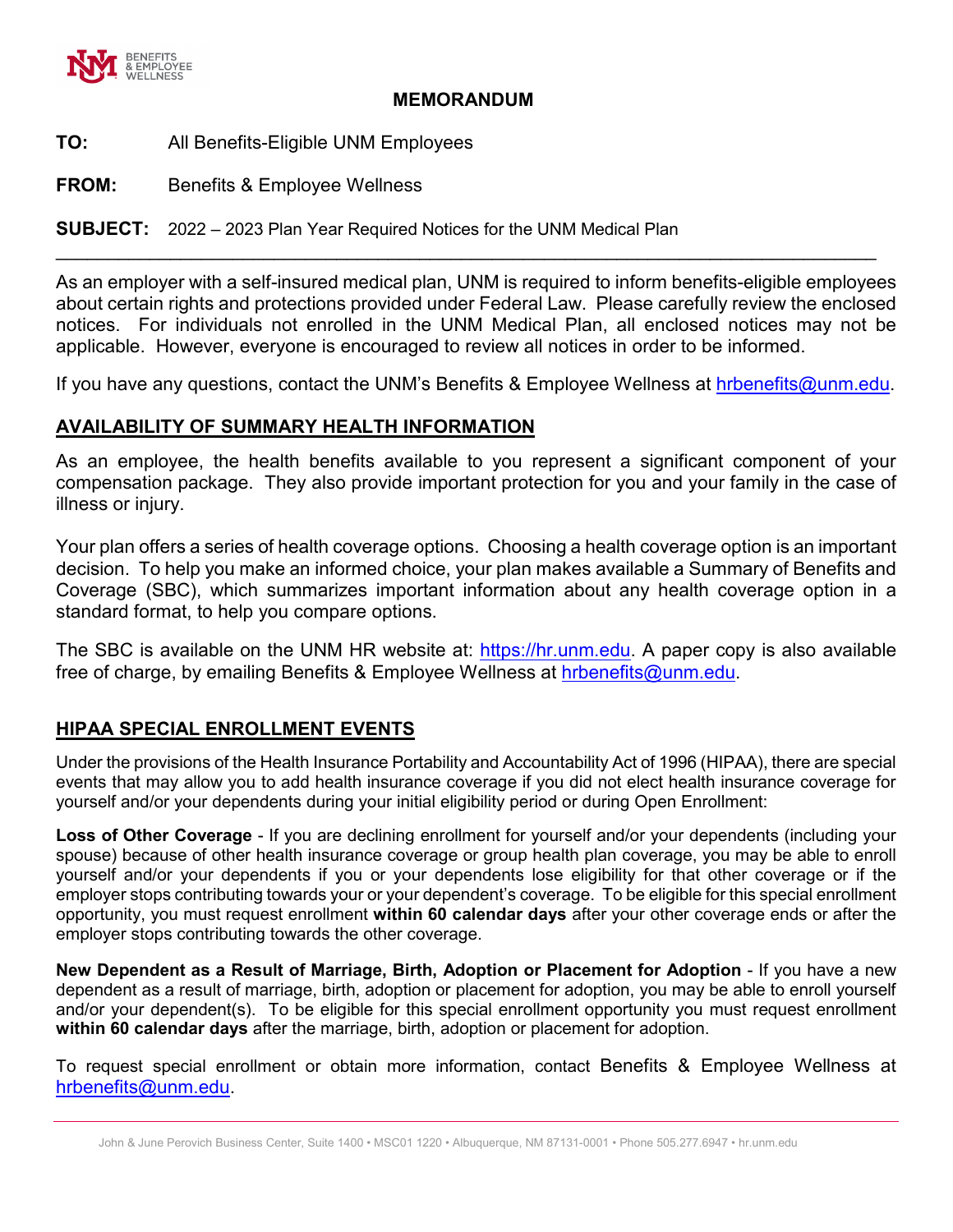#### **Premium Assistance Under Medicaid and the Children's Health Insurance Program (CHIP)**

If you or your children are eligible for Medicaid or CHIP and you're eligible for health coverage from your employer, your state may have a premium assistance program that can help pay for coverage, using funds from their Medicaid or CHIP programs. If you or your children aren't eligible for Medicaid or CHIP, you won't be eligible for these premium assistance programs but you may be able to buy individual insurance coverage through the Health Insurance Marketplace. For more information, visit **[www.healthcare.gov](http://www.healthcare.gov/)**.

If you or your dependents are already enrolled in Medicaid or CHIP and you live in a State listed below, contact your State Medicaid or CHIP office to find out if premium assistance is available.

If you or your dependents are NOT currently enrolled in Medicaid or CHIP, and you think you or any of your dependents might be eligible for either of these programs, contact your State Medicaid or CHIP office or dial **1-877-KIDS NOW** or **[www.insurekidsnow.gov](http://www.insurekidsnow.gov/)** to find out how to apply. If you qualify, ask your state if it has a program that might help you pay the premiums for an employer-sponsored plan.

If you or your dependents are eligible for premium assistance under Medicaid or CHIP, as well as eligible under your employer plan, your employer must allow you to enroll in your employer plan if you aren't already enrolled. This is called a "special enrollment" opportunity, and **you must request coverage within 60 days of being determined eligible for premium assistance**. If you have questions about enrolling in your employer plan, contact the Department of Labor at **[www.askebsa.dol.gov](http://www.askebsa.dol.gov/)** or call **1-866-444-EBSA (3272)**.

**If you live in one of the following states, you may be eligible for assistance paying your employer health plan premiums. The following list of states is current as of January 31, 2020. Contact your State for more information on eligibility –** 

| <b>ALABAMA - Medicaid</b>                                                                                                                                                                                                                                       | <b>COLORADO – Health First Colorado (Colorado's</b><br>Medicaid Program) & Child Health Plan Plus<br>$(CHP+)$                                                                                                                       |
|-----------------------------------------------------------------------------------------------------------------------------------------------------------------------------------------------------------------------------------------------------------------|-------------------------------------------------------------------------------------------------------------------------------------------------------------------------------------------------------------------------------------|
| Website: http://myalhipp.com/<br>Phone: 1-855-692-5447                                                                                                                                                                                                          | Health First Colorado Website:<br>https://www.healthfirstcolorado.com/<br>Health First Colorado Member Contact Center:<br>1-800-221-3943/ State Relay 711<br>CHP+: https://www.colorado.gov/pacific/hcpf/child-health-plan-<br>plus |
|                                                                                                                                                                                                                                                                 | CHP+ Customer Service: 1-800-359-1991/ State Relay 711                                                                                                                                                                              |
| <b>ALASKA - Medicaid</b><br>The AK Health Insurance Premium Payment Program<br>Website: http://myakhipp.com/<br>Phone: 1-866-251-4861<br>Email: CustomerService@MyAKHIPP.com<br>Medicaid Eligibility:<br>http://dhss.alaska.gov/dpa/Pages/medicaid/default.aspx | <b>FLORIDA - Medicaid</b><br>Website: http://flmedicaidtplrecovery.com/hipp/<br>Phone: 1-877-357-3268                                                                                                                               |
| <b>ARKANSAS - Medicaid</b>                                                                                                                                                                                                                                      | <b>GEORGIA</b> - Medicaid                                                                                                                                                                                                           |
| Website: http://myarhipp.com/<br>Phone: 1-855-MyARHIPP (855-692-7447)                                                                                                                                                                                           | Website: https://medicaid.georgia.gov/health-insurance-<br>premium-payment-program-hipp<br>Phone: 678-564-1162 ext 2131                                                                                                             |
| <b>CALIFORNIA - Medicaid</b>                                                                                                                                                                                                                                    | <b>INDIANA</b> – Medicaid                                                                                                                                                                                                           |
| Website:<br>https://www.dhcs.ca.gov/services/Pages/TPLRD CAU cont.a<br><b>SDX</b><br>Phone: 1-800-541-5555                                                                                                                                                      | Healthy Indiana Plan for low-income adults 19-64<br>Website: http://www.in.gov/fssa/hip/<br>Phone: 1-877-438-4479<br>All other Medicaid<br>Website: http://www.indianamedicaid.com<br>Phone 1-800-403-0864                          |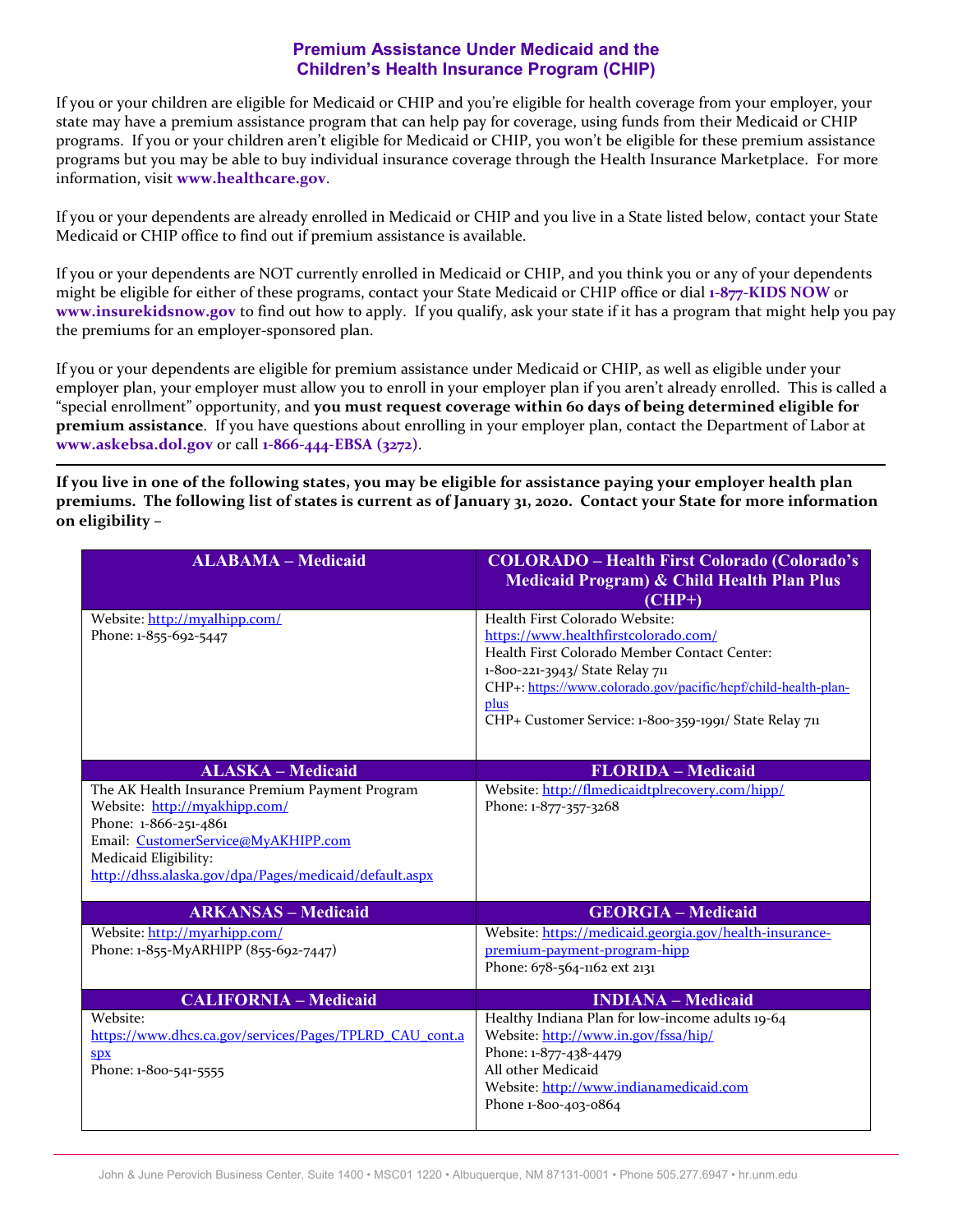| <b>IOWA</b> – Medicaid and CHIP (Hawki)                                                                             | <b>MONTANA - Medicaid</b>                                                          |
|---------------------------------------------------------------------------------------------------------------------|------------------------------------------------------------------------------------|
| Medicaid Website:                                                                                                   | Website:                                                                           |
| https://dhs.iowa.gov/ime/members                                                                                    | http://dphhs.mt.gov/MontanaHealthcarePrograms/HIPP                                 |
| Medicaid Phone: 1-800-338-8366                                                                                      | Phone: 1-800-694-3084                                                              |
| Hawki Website:<br>http://dhs.iowa.gov/Hawki                                                                         |                                                                                    |
| Hawki Phone: 1-800-257-8563                                                                                         |                                                                                    |
|                                                                                                                     |                                                                                    |
| <b>KANSAS - Medicaid</b>                                                                                            | <b>NEBRASKA - Medicaid</b>                                                         |
| Website: http://www.kdheks.gov/hcf/default.htm<br>Phone: 1-800-792-4884                                             | Website: http://www.ACCESSNebraska.ne.gov                                          |
|                                                                                                                     | Phone: 1-855-632-7633<br>Lincoln: 402-473-7000                                     |
|                                                                                                                     | Omaha: 402-595-1178                                                                |
| <b>KENTUCKY - Medicaid</b>                                                                                          | <b>NEVADA - Medicaid</b>                                                           |
| Kentucky Integrated Health Insurance Premium Payment                                                                | Medicaid Website: http://dhcfp.nv.gov                                              |
| Program (KI-HIPP) Website:                                                                                          | Medicaid Phone: 1-800-992-0900                                                     |
| https://chfs.ky.gov/agencies/dms/member/Pages/kihipp.aspx<br>Phone: 1-855-459-6328                                  |                                                                                    |
| Email: KIHIPP.PROGRAM@ky.gov                                                                                        |                                                                                    |
|                                                                                                                     |                                                                                    |
| KCHIP Website: https://kidshealth.ky.gov/Pages/index.aspx<br>Phone: 1-877-524-4718                                  |                                                                                    |
|                                                                                                                     |                                                                                    |
| Kentucky Medicaid Website: https://chfs.ky.gov                                                                      |                                                                                    |
|                                                                                                                     |                                                                                    |
|                                                                                                                     |                                                                                    |
|                                                                                                                     |                                                                                    |
| <b>LOUISIANA - Medicaid</b>                                                                                         | <b>NEW HAMPSHIRE - Medicaid</b>                                                    |
| Website: www.medicaid.la.gov or www.ldh.la.gov/lahipp<br>Phone: 1-888-342-6207 (Medicaid hotline) or 1-855-618-5488 | Website: https://www.dhhs.nh.gov/oii/hipp.htm<br>Phone: 603-271-5218               |
| (LaHIPP)                                                                                                            | Toll free number for the HIPP program: 1-800-852-3345, ext                         |
|                                                                                                                     | 5218                                                                               |
|                                                                                                                     |                                                                                    |
| <b>MAINE - Medicaid</b><br>Website: http://www.maine.gov/dhhs/ofi/public-                                           | <b>NEW JERSEY - Medicaid and CHIP</b><br>Medicaid Website:                         |
| assistance/index.html                                                                                               | http://www.state.nj.us/humanservices/                                              |
| Phone: 1-800-442-6003                                                                                               | dmahs/clients/medicaid/                                                            |
| TTY: Maine relay 711                                                                                                | Medicaid Phone: 609-631-2392                                                       |
|                                                                                                                     | CHIP Website: http://www.njfamilycare.org/index.html<br>CHIP Phone: 1-800-701-0710 |
| <b>MASSACHUSETTS - Medicaid and CHIP</b>                                                                            | <b>NEW YORK - Medicaid</b>                                                         |
| Website:                                                                                                            | Website: https://www.health.ny.gov/health_care/medicaid/                           |
| http://www.mass.gov/eohhs/gov/departments/masshealth/                                                               | Phone: 1-800-541-2831                                                              |
| Phone: 1-800-862-4840                                                                                               |                                                                                    |
| <b>MINNESOTA - Medicaid</b>                                                                                         | <b>NORTH CAROLINA - Medicaid</b>                                                   |
| Website:                                                                                                            | Website: https://medicaid.ncdhhs.gov/                                              |
| https://mn.gov/dhs/people-we-serve/children-and-                                                                    | Phone: 919-855-4100                                                                |
| families/health-care/health-care-programs/programs-and-                                                             |                                                                                    |
| services/medical-assistance.jsp [Under ELIGIBILITY tab, see                                                         |                                                                                    |
| "what if I have other health insurance?"]<br>Phone: 1-800-657-3739                                                  |                                                                                    |
|                                                                                                                     |                                                                                    |
| <b>MISSOURI - Medicaid</b>                                                                                          | <b>NORTH DAKOTA - Medicaid</b>                                                     |
| Website:                                                                                                            | Website:                                                                           |
| http://www.dss.mo.gov/mhd/participants/pages/hipp.htm                                                               | http://www.nd.gov/dhs/services/medicalserv/medicaid/                               |
| Phone: 573-751-2005                                                                                                 | Phone: 1-844-854-4825                                                              |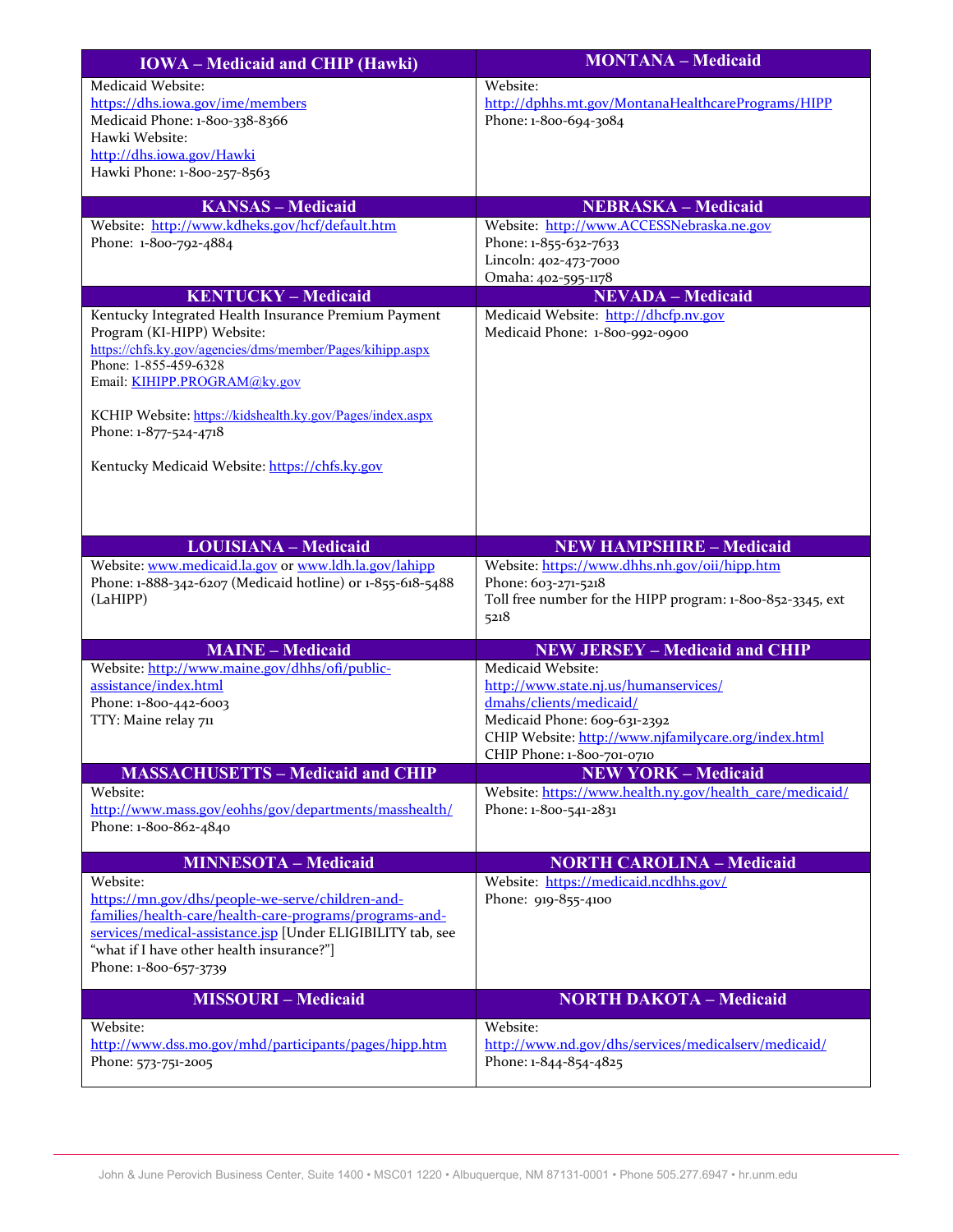| <b>OKLAHOMA - Medicaid and CHIP</b>                                | <b>UTAH - Medicaid and CHIP</b>                                     |
|--------------------------------------------------------------------|---------------------------------------------------------------------|
| Website: http://www.insureoklahoma.org                             | Medicaid Website: https://medicaid.utah.gov/                        |
| Phone: 1-888-365-3742                                              | CHIP Website: http://health.utah.gov/chip                           |
|                                                                    | Phone: 1-877-543-7669                                               |
| <b>OREGON</b> – Medicaid                                           | <b>VERMONT-Medicaid</b>                                             |
| Website: http://healthcare.oregon.gov/Pages/index.aspx             | Website: http://www.greenmountaincare.org/                          |
| http://www.oregonhealthcare.gov/index-es.html                      | Phone: 1-800-250-8427                                               |
| Phone: 1-800-699-9075                                              |                                                                     |
|                                                                    |                                                                     |
| <b>PENNSYLVANIA - Medicaid</b>                                     | <b>VIRGINIA - Medicaid and CHIP</b>                                 |
| Website:                                                           | Website: https://www.coverva.org/hipp/                              |
| https://www.dhs.pa.gov/providers/Providers/Pages/Medical           | Medicaid Phone: 1-800-432-5924                                      |
| /HIPP-Program.aspx                                                 | CHIP Phone: 1-855-242-8282                                          |
| Phone: 1-800-692-7462                                              |                                                                     |
|                                                                    |                                                                     |
| <b>RHODE ISLAND - Medicaid and CHIP</b>                            | <b>WASHINGTON - Medicaid</b>                                        |
| Website: http://www.eohhs.ri.gov/                                  | Website: https://www.hca.wa.gov/                                    |
| Phone: 1-855-697-4347, or 401-462-0311 (Direct RIte Share<br>Line) | Phone: 1-800-562-3022                                               |
| <b>SOUTH CAROLINA - Medicaid</b>                                   | <b>WEST VIRGINIA - Medicaid</b>                                     |
| Website: https://www.scdhhs.gov                                    | Website: http://mywvhipp.com/                                       |
| Phone: 1-888-549-0820                                              | Toll-free phone: 1-855-MyWVHIPP (1-855-699-8447)                    |
| <b>SOUTH DAKOTA - Medicaid</b>                                     | <b>WISCONSIN - Medicaid and CHIP</b>                                |
| Website: http://dss.sd.gov                                         | Website:                                                            |
| Phone: 1-888-828-0059                                              | https://www.dhs.wisconsin.gov/publications/p1/p10095.pdf            |
|                                                                    | Phone: 1-800-362-3002                                               |
| <b>TEXAS - Medicaid</b>                                            | <b>WYOMING - Medicaid</b>                                           |
| Website: http://gethipptexas.com/                                  | Website: https://wyequalitycare.acs-inc.com/<br>Phone: 307-777-7531 |

To see if any other states have added a premium assistance program since January 31, 2020, or for more information on special enrollment rights, contact either:

| U.S. Department of Labor                         | U.S. Department of Health and Human Services |
|--------------------------------------------------|----------------------------------------------|
| <b>Employee Benefits Security Administration</b> | Centers for Medicare & Medicaid Services     |
| www.dol.gov/agencies/ebsa                        | www.cms.hhs.gov                              |
| $1-866-444-EBSA(3272)$                           | 1-877-267-2323, Menu Option 4, Ext. 61565    |

#### **Paperwork Reduction Act Statement**

According to the Paperwork Reduction Act of 1995 (Pub. L. 104-13) (PRA), no persons are required to respond to a collection of information unless such collection displays a valid Office of Management and Budget (OMB) control number. The Department notes that a Federal agency cannot conduct or sponsor a collection of information unless it is approved by OMB under the PRA, and displays a currently valid OMB control number, and the public is not required to respond to a collection of information unless it displays a currently valid OMB control number. See 44 U.S.C. 3507. Also, notwithstanding any other provisions of law, no person shall be subject to penalty for failing to comply with a collection of information if the collection of information does not display a currently valid OMB control number. See 44 U.S.C. 3512.

The public reporting burden for this collection of information is estimated to average approximately seven minutes per respondent. Interested parties are encouraged to send comments regarding the burden estimate or any other aspect of this collection of information, including suggestions for reducing this burden, to the U.S. Department of Labor, Employee Benefits Security Administration, Office of Policy and Research, Attention: PRA Clearance Officer, 200 Constitution Avenue, N.W., Room N-5718, Washington, DC 20210 or email [ebsa.opr@dol.gov](mailto:ebsa.opr@dol.gov) and reference the OMB Control Number 1210-0137.

OMB Control Number 1210-0137 (expires 1/31/2023)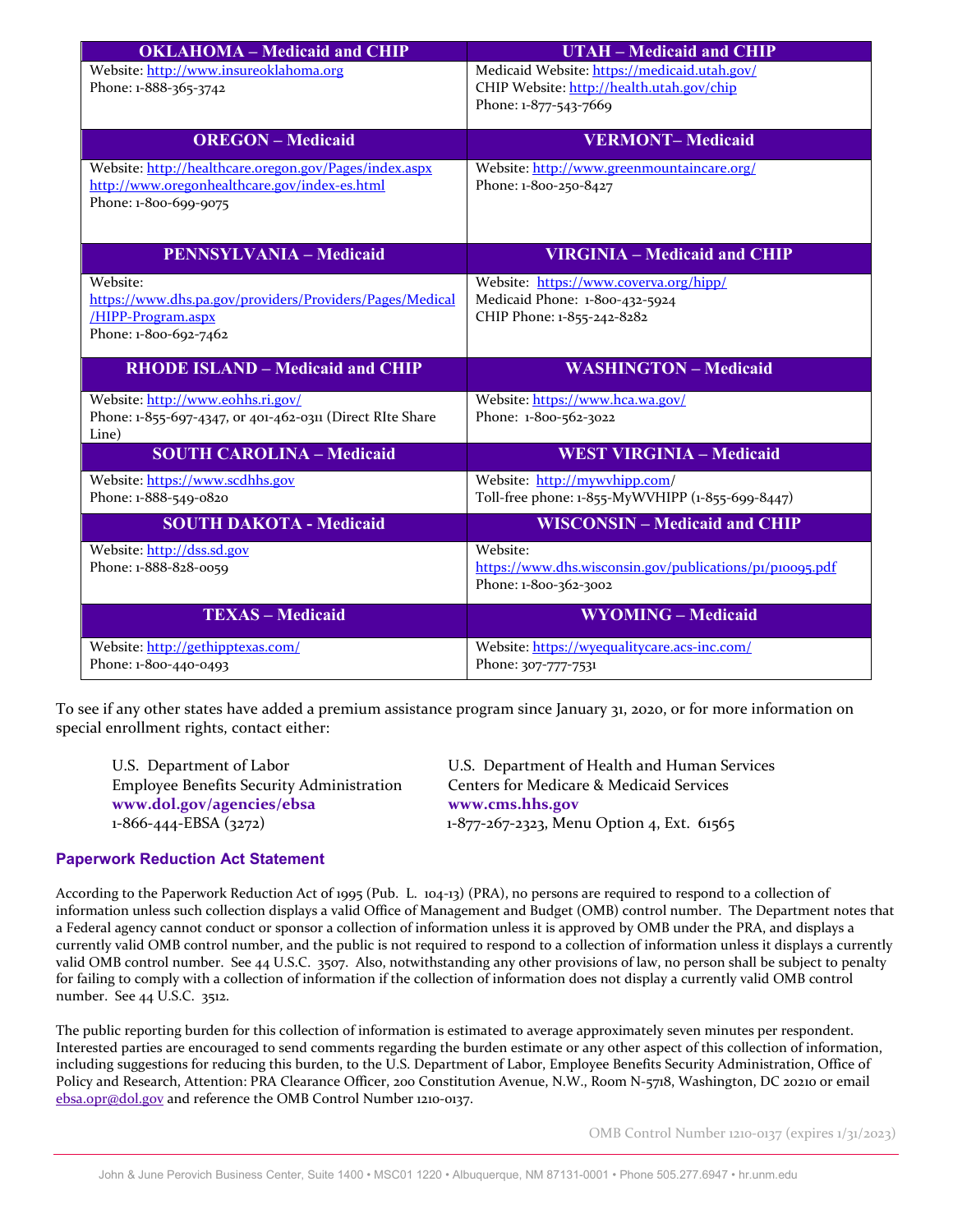## **NOTICE TO ENROLLEES IN A SELF-FUNDED NONFEDERAL GOVERNMENTAL GROUP HEALTH PLAN**

Group health plans sponsored by State and local governmental employers must generally comply with Federal law requirements in title XXVII of the Public Health Service Act. However, these employers are permitted to elect to exempt a plan from the requirements listed below for any part of the plan that is "self-funded" by the employer, rather than provided through a health insurance policy. The University of New Mexico (UNM) has elected to exempt the UNM Medical Plan administered by Blue Cross Blue Shield of New Mexico (for UNM LoboHealth Plan) and Presbyterian Health Plan of the following requirement:

*Protections against having benefits for mental health and substance use disorders be subject to more restrictions than apply to medical and surgical benefits covered by the plan.*

The exemption from this Federal requirement will be in effect for the 2022 – 2023 Plan Year, beginning July 1, 2022 and ending June 30, 2023. The election may be renewed for subsequent plan years.

The Paul Wellstone and Pete Domenici Mental Health Parity and Addiction Equity Act of 2008 (MHPAEA) is a federal law that generally prevents group health plans and health insurance issuers that provide mental health and substance use disorder (MH/SUD) benefits from imposing less favorable benefit limitations on those benefits than on medical/surgical coverage.

The University of New Mexico has elected to make a good faith attempt at compliance by making plan design changes consistent with the intent of the Act. Additionally, UNM has elected to enhance certain benefits beyond the requirements of the Law. UNM does not impose any lifetime or annual dollar limits on mental health/substance abuse, chemical dependency, or medical and surgical benefits, and is in compliance with the law.

Full details on benefits for expenses incurred in connection with Mental Health and Substance Use disorders can be found in the Plan Participant Benefit booklets.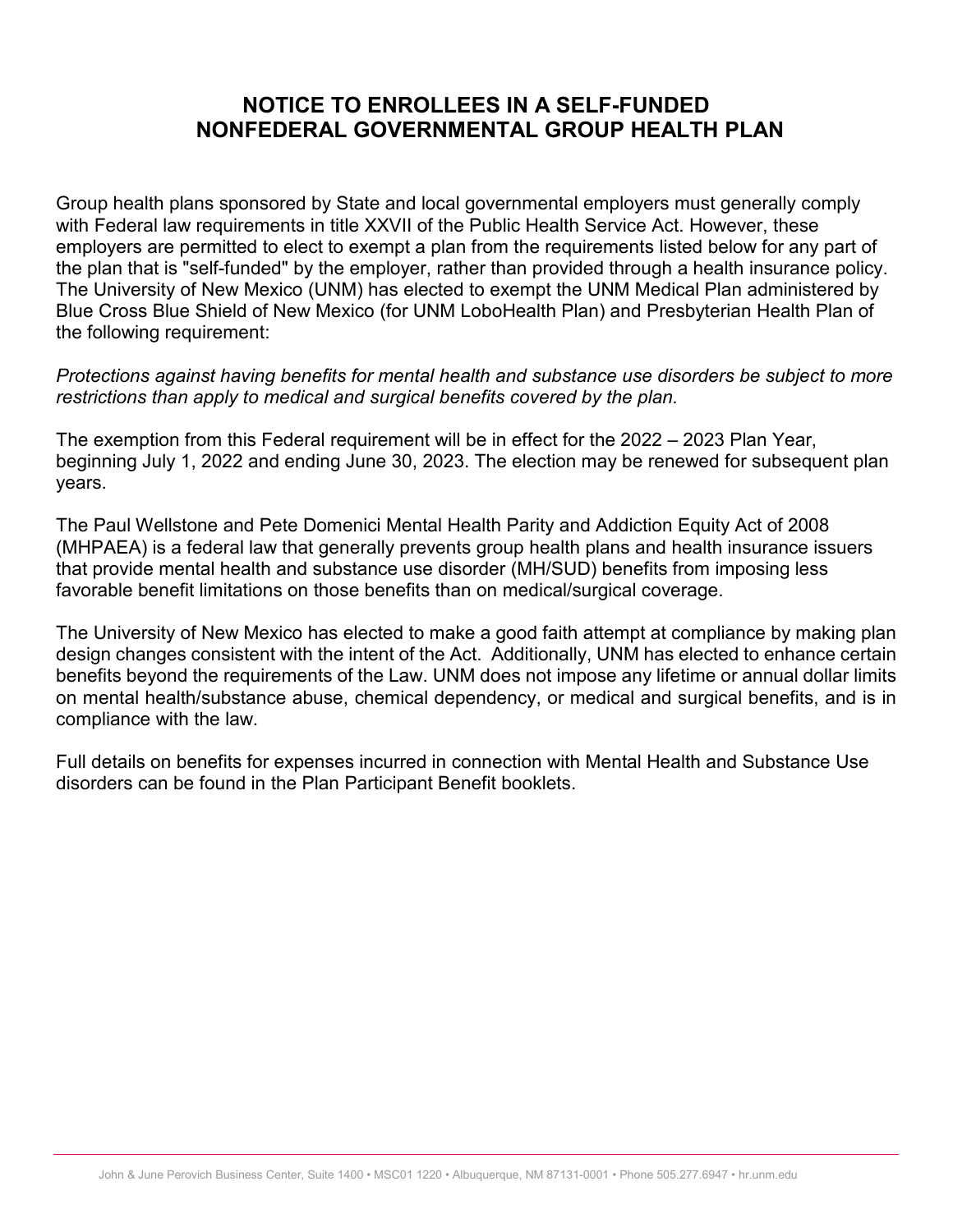# **WOMEN'S HEALTH & CANCER RIGHTS ACT of 1998**

If you have had or are going to have a mastectomy, you may be entitled to certain benefits under the Women's Health and Cancer Rights Act of 1998 (WHCRA). For individuals receiving mastectomyrelated benefits, coverage will be provided in a manner determined in consultation with the attending physician and the patient, for:

- All stages of reconstruction of the breast on which the mastectomy was performed;
- Surgery and reconstruction of the other breast to produce a symmetrical appearance;
- Prostheses:
- Treatment of physical complications of the mastectomy, including lymphedema.

These benefits will be provided subject to the same deductibles and coinsurance applicable to other medical and surgical benefits provided under this plan. Please review your UNM Medical Plan Third Party Administrator's Summary of Benefits and Participant Benefit Booklet for applicable deductibles and coinsurance, available at [https://hr.unm.edu/.](https://hr.unm.edu/)

# **NEWBORNS' AND MOTHERS' HEALTH PROTECTION ACT of 1996**

Group health plans and health insurance issuers generally may not, under Federal law, restrict benefits for any hospital length of stay in connection with childbirth for the mother or newborn child to less than 48 hours following a vaginal delivery, or less than 96 hours following a cesarean section. However, Federal law generally does not prohibit the mother's or newborn's attending provider, after consulting with the mother, from discharging the mother or her newborn earlier than 48 hours (or 96 hours as applicable). In any case, plans and issuers may not, under Federal law, require that a provider obtain authorization from the plan or the insurance issuer for prescribing a length of stay not in excess of 48 hours (or 96 hours).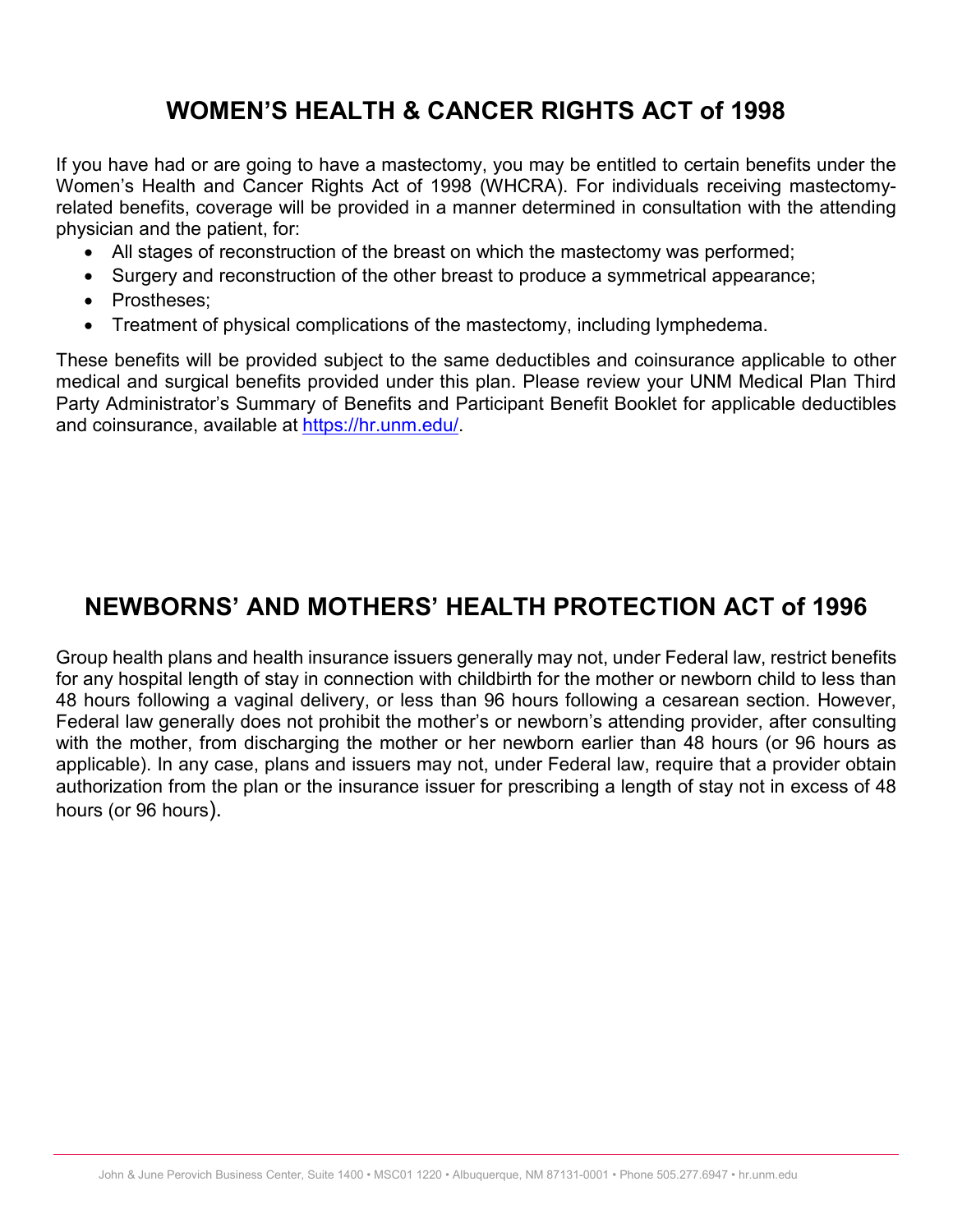### **NOTICE ABOUT MEDICARE RULES FOR CREDITABLE PRESCRIPTION DRUG COVERAGE**

Please read this notice carefully and keep it where you can find it. **If you are eligible for Medicare**, this notice has information about your current prescription drug coverage with the University of New Mexico (UNM) and about your options under Medicare's prescription drug coverage. This information can help you decide whether or not you want to join a Medicare drug plan. If you are considering joining, you should compare your current coverage, including which drugs are covered at what cost, with the coverage and costs of the plans offering Medicare prescription drug coverage in your area. Information about where you can get help to make decisions about your prescription drug coverage is at the end of this notice.

There are two important things you need to know about your current coverage and Medicare's prescription drug coverage:

- 1. Medicare prescription drug coverage became available in 2006 to everyone with Medicare. You can get this coverage if you join a Medicare Prescription Drug Plan or join a Medicare Advantage Plan (like an HMO or PPO) that offers prescription drug coverage. All Medicare drug plans provide at least a standard level of coverage set by Medicare. Some plans may also offer more coverage for a higher monthly premium.
- 2. UNM has determined that the prescription drug coverage offered by the CVS Caremark Pharmacy Benefit Management Program is, on average for all plan participants, expected to pay out as much as standard Medicare prescription drug coverage pays and is therefore considered Creditable Coverage. Because your existing coverage is Creditable Coverage, you can keep this coverage and not pay a higher premium (a penalty) if you later decide to join a Medicare drug plan.

**\_\_\_\_\_\_\_\_\_\_\_\_\_\_\_\_\_\_\_\_\_\_\_\_\_\_\_\_\_\_\_\_\_\_\_\_\_\_\_\_\_\_\_\_\_\_\_\_\_\_\_\_\_\_\_\_\_\_\_\_\_\_\_\_\_\_\_\_\_\_\_\_\_\_\_\_\_\_\_\_\_\_\_\_\_\_\_\_\_\_\_\_\_\_\_\_\_\_**

#### **When Can You Join A Medicare Drug Plan?**

You can join a Medicare drug plan when you first become eligible for Medicare and each year from October 15<sup>th</sup> through December 7<sup>th</sup>.

However, if you lose your current creditable prescription drug coverage, through no fault of your own, you will also be eligible for a two (2) month Special Enrollment Period (SEP) to join a Medicare drug plan.

#### **What Happens To Your Current Coverage If You Decide to Join A Medicare Drug Plan?**

If you decide to join a Medicare drug plan, your current CVS Caremark® coverage will not be affected. However, your Medicare Drug Plan does not coordinate with your CVS Caremark® coverage. If you decide to cancel your CVS Caremark® coverage through UNM, you must do so within 60 calendar days from the effective date of your Medicare Drug coverage and you will also be required to cancel your UNM medical coverage.

If you are an **active employee and** decide to cancel your current UNM coverage because you enroll in a Medicare Drug Plan, be aware that you and your dependents will only be able to enroll during an Open Enrollment period or if you experience a Qualifying Change of Status Event. If you are a **UNM Retiree** and cancel your UNM coverage, you will not be able to reenroll.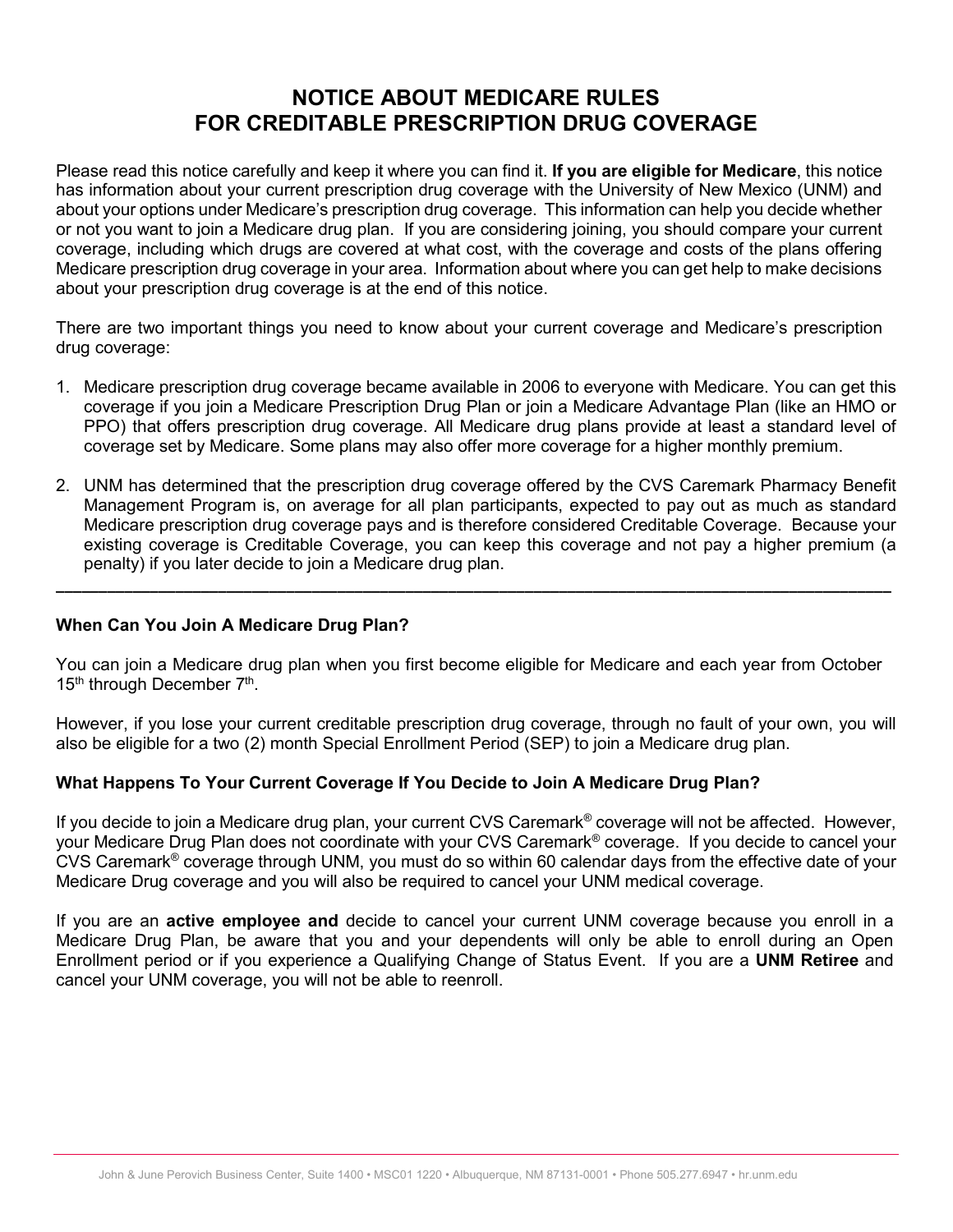#### **When Will You Pay A Higher Premium (Penalty) To Join A Medicare Drug Plan?**

You should also know that if you drop or lose your current coverage with the University of New Mexico and don't join a Medicare drug plan within 63 continuous days after your current coverage ends, you may pay a higher premium (a penalty) to join a Medicare drug plan later.

If you go 63 continuous days or longer without creditable prescription drug coverage, your monthly premium may go up by at least 1% of the Medicare base beneficiary premium per month for every month that you did not have that coverage. For example, if you go nineteen months without creditable coverage, your premium may consistently be at least 19% higher than the Medicare base beneficiary premium. You may have to pay this higher premium (a penalty) as long as you have Medicare prescription drug coverage. In addition, you may have to wait until the following October to join.

#### **For More Information About This Notice Or Your Current Prescription Drug Coverage**

Contact the person listed below for further information. **NOTE:** You'll get this notice each year. You will also get it before the next period you can join a Medicare drug plan, and if this coverage through the University of New Mexico changes. You also may request a copy of this notice at any time.

#### **For More Information About Your Options Under Medicare Prescription Drug Coverage**

More detailed information about Medicare plans that offer prescription drug coverage is in the "Medicare & You" handbook. You'll get a copy of the handbook in the mail every year from Medicare. You may also be contacted directly by Medicare drug plans.

For more information about Medicare prescription drug coverage:

- Visit [www.medicare.gov](http://www.medicare.gov/)
- Call your State Health Insurance Assistance Program (see the inside back cover of your copy of the "Medicare & You" handbook for their telephone number) for personalized help
- Call 1-800-MEDICARE (1-800-633-4227). TTY users should call 1-877-486-2048.

If you have limited income and resources, extra help paying for Medicare prescription drug coverage is available. For information about this extra help, visit Social Security on the web at [www.socialsecurity.gov,](http://www.socialsecurity.gov/) or call them at 1-800-772-1213 (TTY 1-800-325-0778).

**Remember: Keep this Creditable Coverage notice. If you decide to join one of the Medicare drug plans, you may be required to provide a copy of this notice when you join to show whether or not you have maintained creditable coverage and, therefore, whether or not you are required to pay a higher premium (a penalty).** 

Name of Entity/Sender: University of New Mexico Contact--Position/Office: Division of Human Resources Address: 1700 Lomas Blvd NE, Suite 1400, MSC01 1220 Phone Number: (505) 277-MyHR (6947)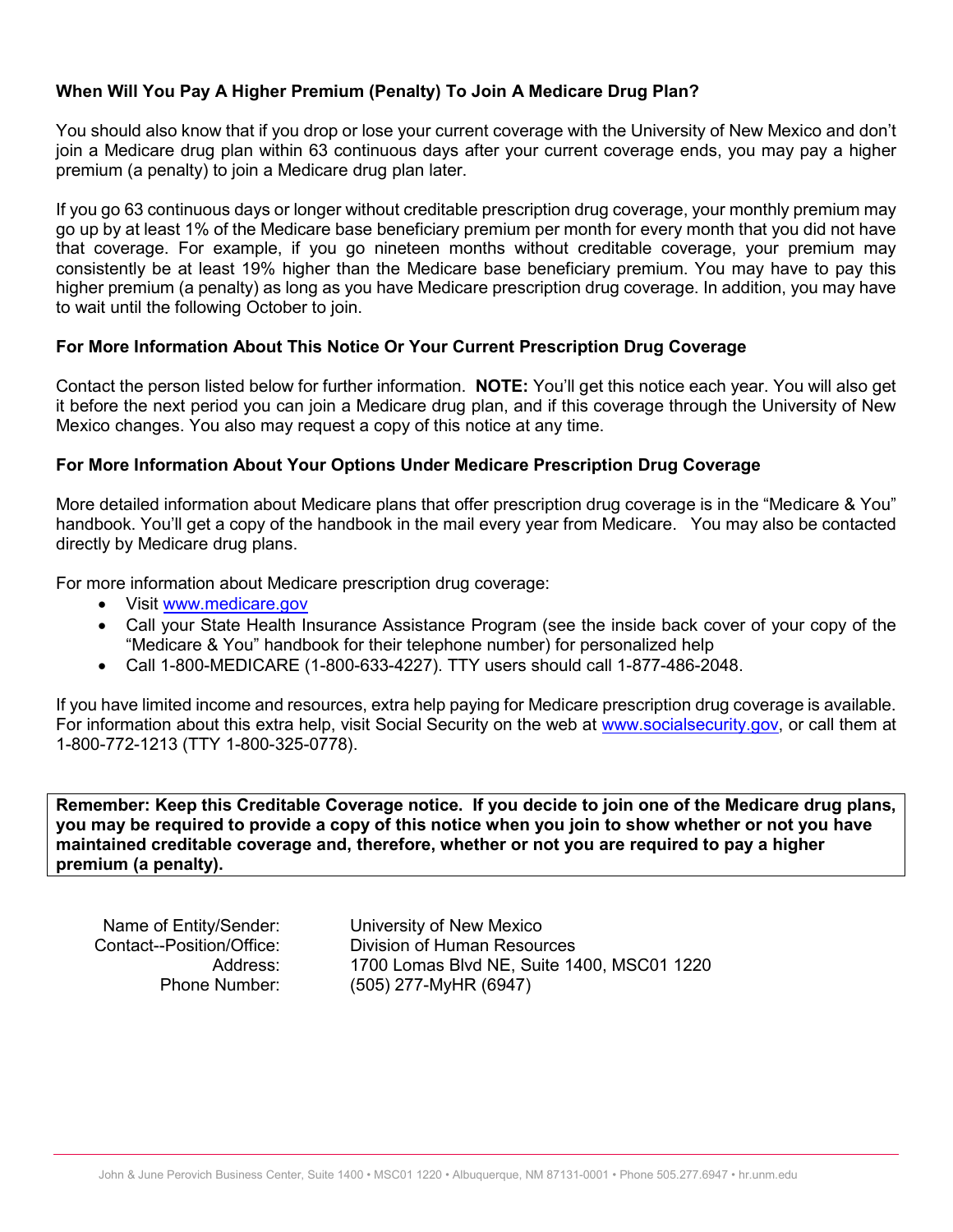

# **University of New Mexico Health Plans**

**Your Information.** 

# **Your Rights. Our Responsibilities.**

**THIS NOTICE DESCRIBES HOW MEDICAL INFORMATION ABOUT YOU MAY BE USED AND DISCLOSED AND HOW YOU CAN GET ACCESS TO THIS INFORMATION. PLEASE REVIEW IT CAREFULLY.**

Effective Date: April 1, 2022

#### **NOTICE OF PRIVACY PRACTICES**

#### **General Information About This Notice**

The University of New Mexico ("UNM") continues its commitment to maintaining the confidentiality of your private medical information. This Notice describes our efforts to safeguard your health information from improper or unnecessary use or disclosure. *This Notice only applies to health-related information received by or on behalf of the Health Plans listed below.* A federal law, known as HIPAA, requires us to provide you with a summary of the Health Plans' privacy practices and related legal duties, and your rights in connection with the use and disclosure of your Health Plan information.

This Notice applies to UNM employees, former employees, and dependents (but does not apply to UNM Hospital employees) who may participate in any of the following benefit programs offered by UNM (collectively referred to in this Notice as the "Health Plans"):

**Medical benefits** under the UNM LoboHealth (administered by Blue Cross Blue Shield of New Mexico) or Presbyterian Health Plan depending on your election

**Dental benefits** under the Delta Dental Plan

**Prescription drug benefits** under CVS Caremark®

**Healthcare FSA benefits** under the UNM Flexible Spending Account program (administered by Wex Inc.)

In this Notice, the terms "we," "us," and "our" refer to the Health Plans, all UNM employees involved in the administration of the Health Plans, and all third parties who perform services for the Health Plans. Actions by or obligations of the Health Plans include these UNM employees and third parties. However, UNM employees perform only limited Health Plan functions – most Health Plan administrative functions are performed by third party administrators (TPA).

**CONTACT INFORMATION** *If you have any questions, contact:* **University of New Mexico 1 University of New Mexico MSC01 1220 Albuquerque, NM 87131 (505) 277-6947** [hrbenefits@unm.edu](mailto:hrbenefits@unm.edu)<https://hr.unm.edu/> **PRIVACY OFFICE CONTACT INFORMATION** *If you have any questions specific to this Privacy Notice, please contact:*

**UNM's Benefits & Employee Wellness**

**Privacy Officer University of New Mexico 1 University of New Mexico MSC08 4760 Albuquerque, NM 87131 (505) 272-1493** [HSC-Privacy@salud.unm.edu](mailto:HSC-Privacy@salud.unm.edu) <http://hsc.unm.edu/admin/privacy>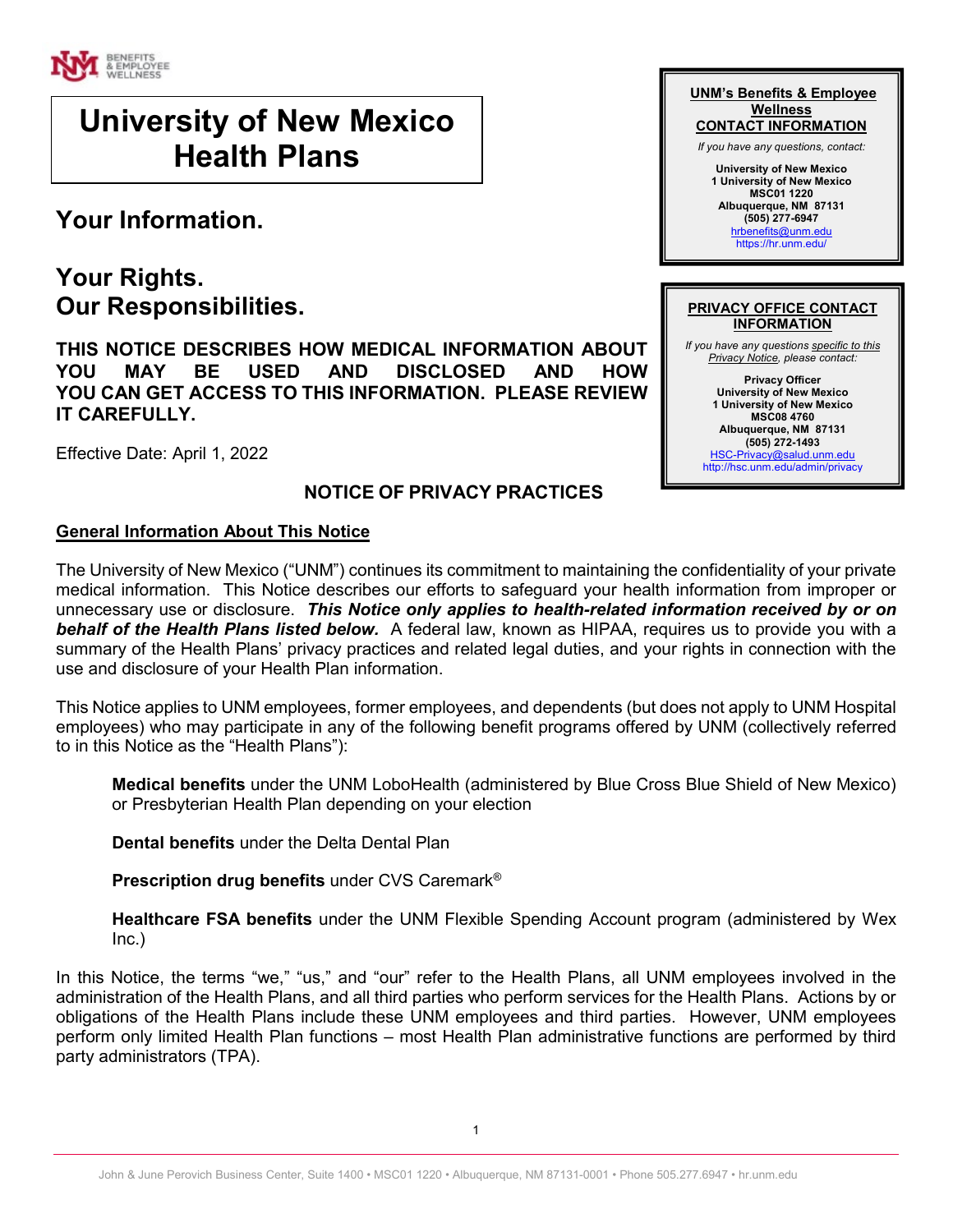#### **Your Rights (See below and Page 3 for More Information)**

#### **You have the right to:**

- $\triangleright$  Get a copy of your health and claims records
- $\triangleright$  Correct your health and claims records
- $\triangleright$  Request confidential communication
- $\triangleright$  Ask us to limit the information we share
- $\triangleright$  Get a list of those with whom we've shared your information
- $\triangleright$  Get a copy of this privacy notice
- Choose someone to act for you
- $\triangleright$  File a complaint if you believe your privacy rights have been violated

#### **Your Choices (See Page 3 for More Information)**

#### **You have some choices in the way that we use and share information as we:**

- $\triangleright$  Answer coverage questions from your family and friends
- $\triangleright$  Provide disaster relief
- $\triangleright$  Market our services and sell your information

#### **Our Uses and Disclosures (See Page 4 and 5 for More Information)**

#### **We may use and share your information as we:**

- $\triangleright$  Help manage the health care treatment you receive
- $\triangleright$  Run our organization
- $\triangleright$  Pay for your health services
- $\triangleright$  Administer your health plan
- $\triangleright$  Help with public health and safety issues
- Do research
- $\triangleright$  Comply with the law
- $\triangleright$  Respond to organ and tissue donation requests and work with a medical examiner or funeral director
- $\triangleright$  Address workers' compensation, law enforcement, and other government requests
- $\triangleright$  Respond to lawsuits and legal actions

### **Your Rights**

**When it comes to your health information, you have certain rights.** This section explains your rights and some of our responsibilities to help you.

#### **Get a copy of health and claims records**

- $\triangleright$  You can ask to see or get a copy of your health and claims records and other health information we have about you. Ask us how to do this.
- $\triangleright$  We will provide a copy or a summary of your health and claims records, usually within 30 days of your request. We may charge a reasonable, cost-based fee.

#### **Ask us to correct health and claims records**

- $\triangleright$  You can ask us to correct your health and claims records if you think they are incorrect or incomplete. Ask us how to do this.
- $\triangleright$  We may say "no" to your request, but we'll tell you why in writing within 60 days.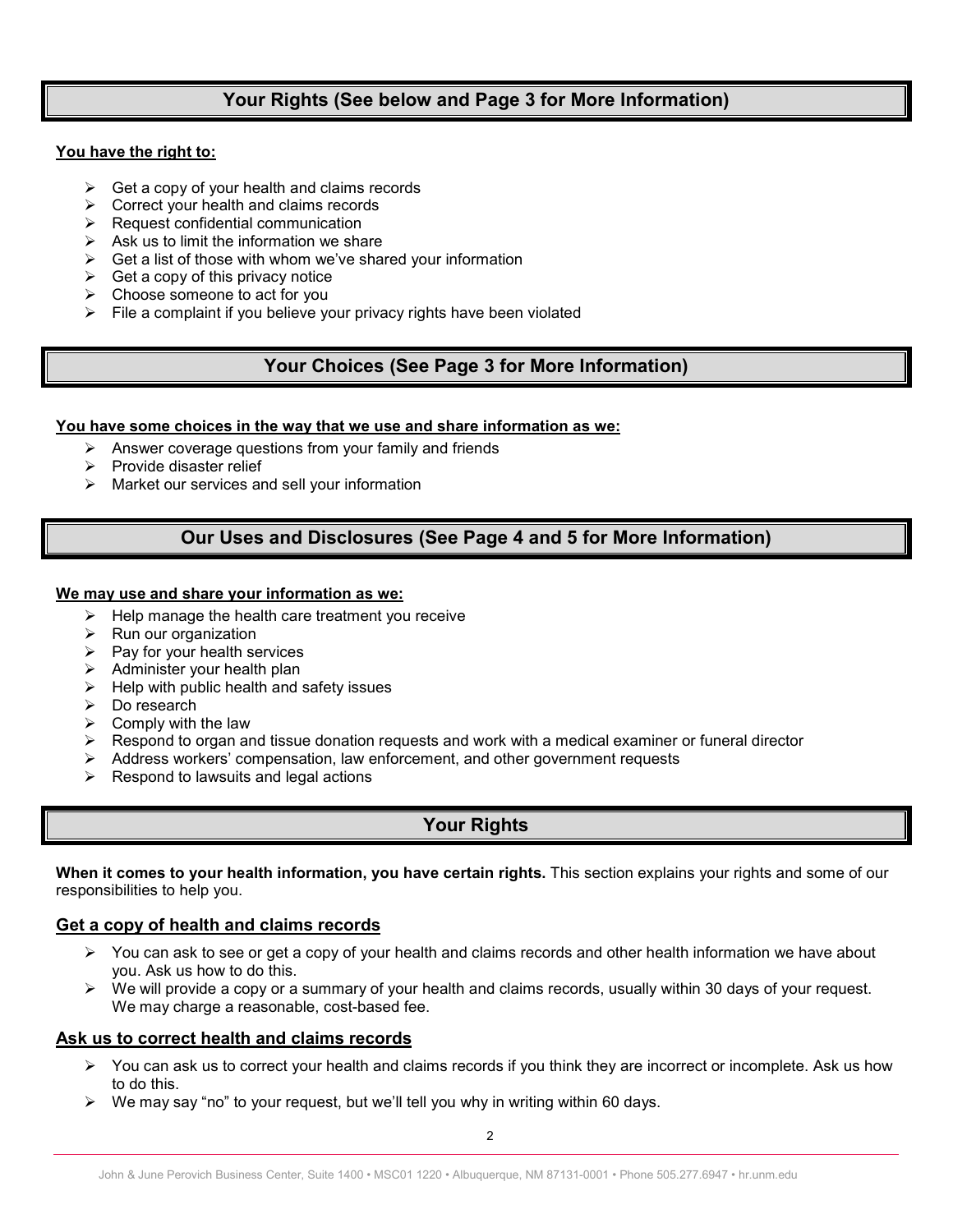#### **Request confidential communications**

- $\triangleright$  You can ask us to contact you in a specific way (for example, home or office phone) or to send mail to a different address.
- $\triangleright$  We will consider all reasonable requests, and must say "yes" if you tell us you would be in danger if we do not.

#### **Ask us to limit what we use or share**

- You can ask us not to use or share certain health information for treatment, payment, or our operations.
- $\triangleright$  We are not required to agree to your request, and we may say "no" if it would affect your care.

#### **Get a list of those with whom we've shared information**

- $\triangleright$  You can ask for a list (accounting) of the times we've shared your health information for six years prior to the date you ask, who we shared it with, and why.
- $\triangleright$  We will include all the disclosures except for those about treatment, payment, and health care operations, and certain other disclosures (such as any you asked us to make). We'll provide one accounting a year for free but will charge a reasonable, cost-based fee if you ask for another one within 12 months.

#### **Get a copy of this privacy notice**

 $\triangleright$  You can ask for a paper copy of this notice at any time, even if you have agreed to receive the notice electronically. We will provide you with a paper copy promptly.

#### **Choose someone to act for you**

- $\triangleright$  If you have given someone medical power of attorney or if someone is your legal guardian, that person can exercise your rights and make choices about your health information.
- $\triangleright$  We will make sure the person has this authority and can act for you before we take any action.

#### **File a complaint if you feel your rights are violated**

- You can complain if you feel we have violated your rights by contacting us using the information on page 1.
- $\triangleright$  You can file a complaint with the U.S. Department of Health and Human Services Office for Civil Rights by sending a letter to 200 Independence Avenue, S.W., Washington, D.C. 20201, calling 1-877-696-6775, or visiting [https://www.hhs.gov/hipaa/filing-a-complaint/index.html.](https://www.hhs.gov/hipaa/filing-a-complaint/index.html) We will not retaliate against you for filing a complaint.

#### **Your Choices**

**For certain health information, you can tell us your choices about what we share.** If you have a clear preference for how we share your information in the situations described below, talk to us. Tell us what you want us to do, and we will follow your instructions.

#### **In these cases, you have both the right and choice to tell us to:**

- $\triangleright$  Share information with your family, close friends, or others involved in payment for your care
- $\triangleright$  Share information in a disaster relief situation

*If you are not able to tell us your preference, for example if you are unconscious, we may go ahead and share your*  information if we believe it is in your best interest. We may also share your information when needed to lessen a *serious and imminent threat to health or safety.*

#### **In these cases, we** *never* **share your information unless you give us written permission:**

- $\triangleright$  Marketing purposes
- $\triangleright$  Sale of your information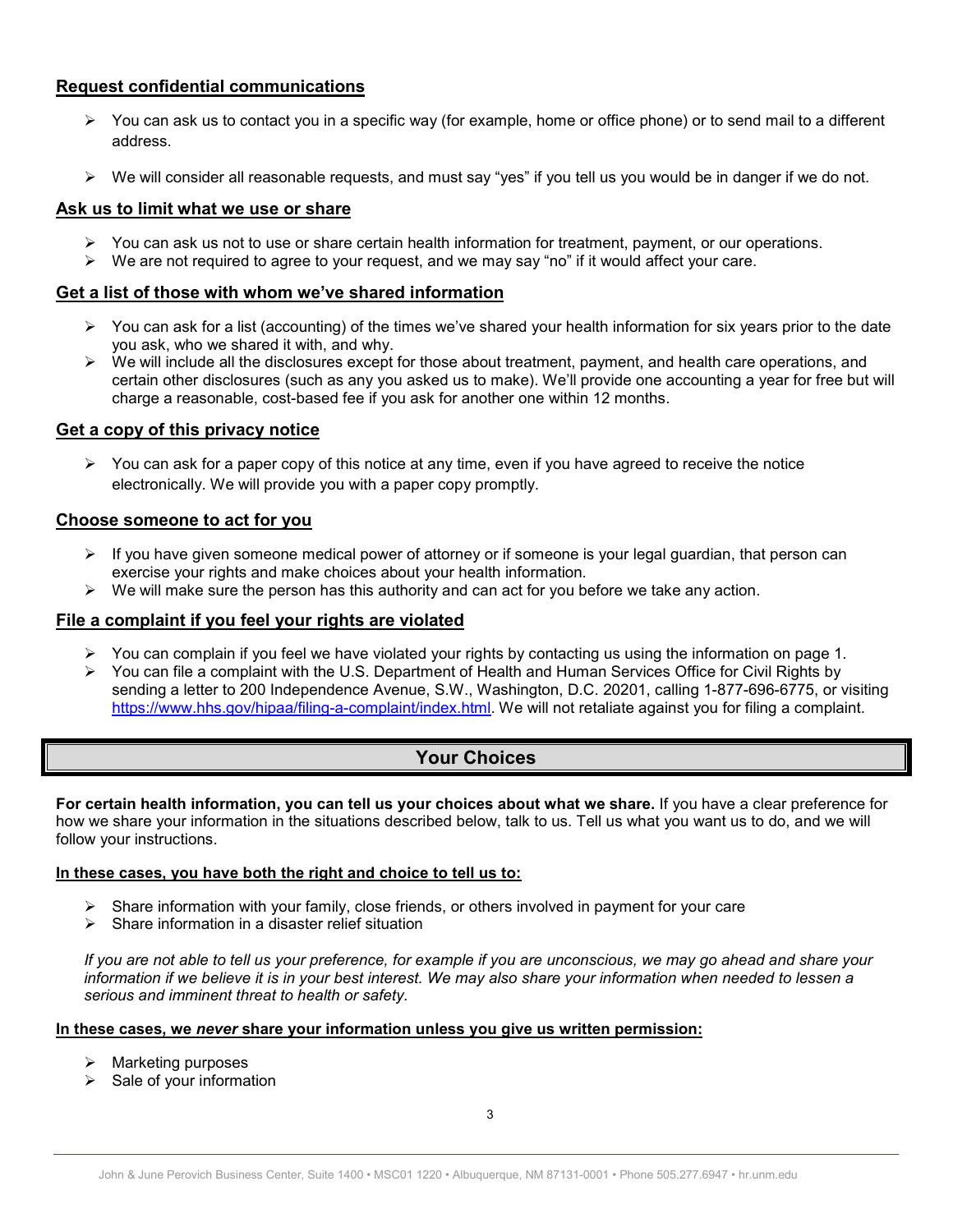#### **Our Uses and Disclosures**

**How do we typically use or share your health information?** We typically use or share your health information in the following ways.

#### **Help manage the health care treatment you receive**

 $\triangleright$  We can use your health information and share it with professionals who are treating you.

*Example: A doctor sends us information about your diagnosis and treatment plan so we can arrange additional services.*

#### **Run our organization**

- $\triangleright$  We can use and disclose your information to run our organization and contact you when necessary.
- $\triangleright$  We are not allowed to use genetic information to decide whether we will give you coverage and the price of that coverage. This does not apply to long term care plans.

*Example: We use health information about you to develop better services for you.*

#### **Pay for your health services**

 $\triangleright$  We can use and disclose your health information as we pay for your health services.

*Example: We share information about you with your dental plan to coordinate payment for your dental work.*

#### **Administer your plan**

 $\triangleright$  We may disclose your health information to your Health Plan TPA for plan administration.

*Example: Your Health Plan TPA provides us with certain statistics used by us to develop premiums paid by UNM and its employees.*

#### **How else can we use or share your health information?**

We are allowed or required to share your information in other ways – usually in ways that contribute to the public good, such as public health and research. We have to meet many conditions in the law before we can share your information for these purposes. For more information see: [www.hhs.gov/ocr/privacy/hipaa/understanding/consumers/index.html](http://www.hhs.gov/ocr/privacy/hipaa/understanding/consumers/index.html)**.** 

#### **Help with public health and safety issues**

We can share health information about you for certain situations such as:

- ❖ Preventing disease
- ❖ Helping with product recalls
- $\div$  Reporting adverse reactions to medications
- Reporting suspected abuse, neglect, or domestic violence
- Preventing or reducing a serious threat to anyone's health or safety

#### **Do research**

We can use or share your information for health research.

#### **Comply with the law**

We will share information about you if state or federal laws require it, including with the Department of Health and Human Services if it wants to see that we're complying with federal privacy law.